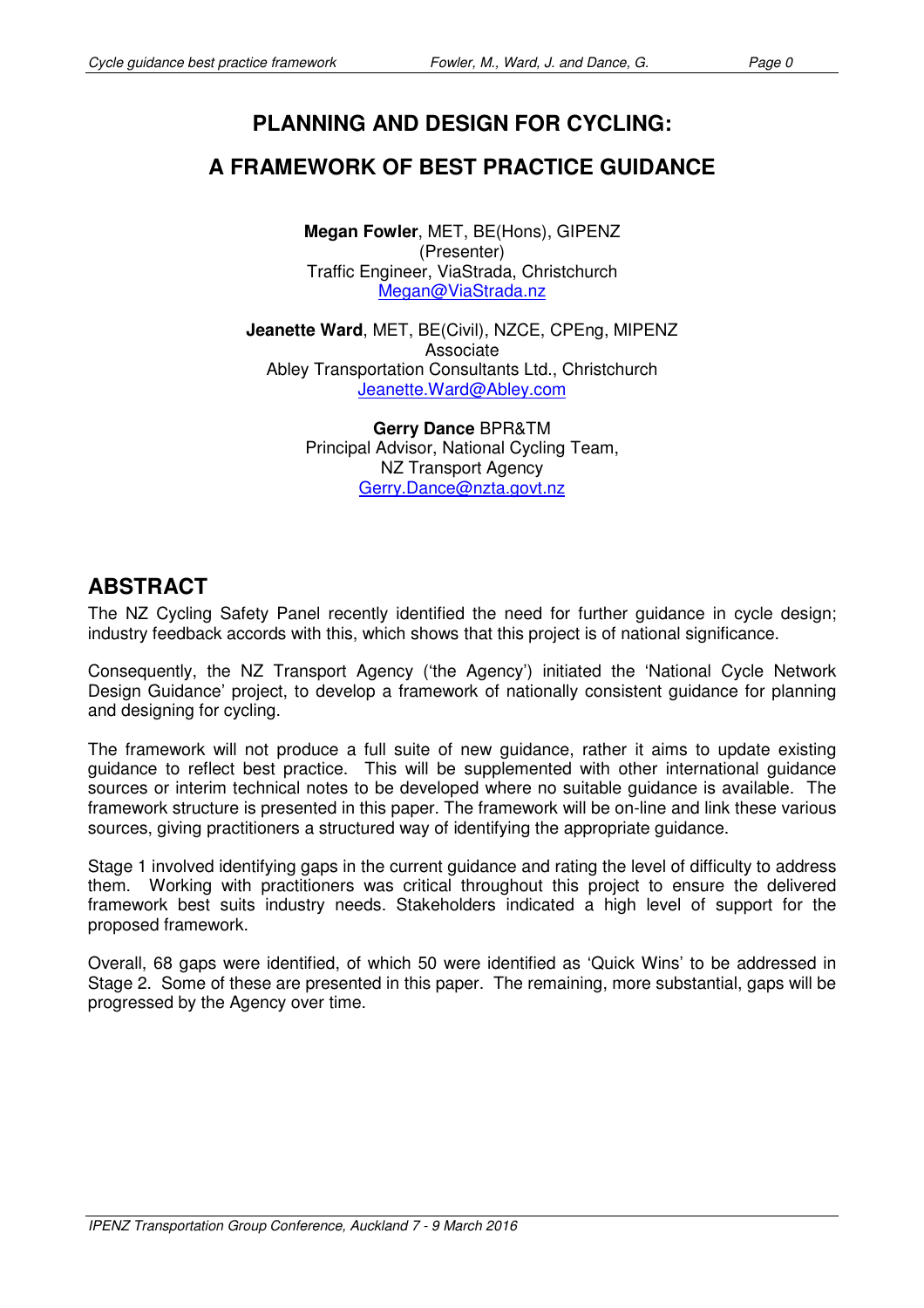# **1 INTRODUCTION**

### **1.1 Context**

It is becoming increasingly recognised in New Zealand and abroad that cycling benefits society. Groundwater (2014) shows that significant benefits to the general transport network can be expected as a result of people walking and cycling and that these benefits would become costs to the network if people who currently choose to walk and cycle chose to revert to other modes. The benefits arising from increased walking and cycling include improved travel time and lower congestion (due to fewer motor vehicles on the road network), improved health (including mortality and morbidity), reduced vehicle operating costs (related to efficiency in conditions of lower congestion) and reduced pollution (since active transport modes involve no emissions).

The NZ Transport Agency has recognised the benefits of cycling by including "make urban cycling a safer and more attractive transport choice" as one of six priorities for 2015-2019. It aims to achieve a 30% increase in the number of cycling trips by 2019.

The Government's Urban Cycleways Programme is designed to combine a range of funding sources to build the best possible cycling network that benefits all New Zealanders. Over the next three years \$333 million from the Urban Cycleways Fund, the National Land Transport Fund and local government will be invested in 54 new cycleway projects.

Many overseas cities have identified that providing for people who cycle with a greater degree of separation from high-volume and high-speed motor traffic will help entice more people to choose to cycle, and cycle more often. However, in some cases there may be a discrepancy between what people *perceive* to be safe and what is *actually* safe. In other words, the facilities that encourage people to get on their bikes may also lead these people into dangerous situations. There may well be localised areas where the disbenefits increase, for example at intersections; careful planning and design are required to avoid such issues.

A Coroner's recommendation after an investigation into on-road cycling casualties (Matenga, 2013) led the NZ Transport Agency to commission the NZ Cycling Safety Panel. The panel identified 15 high priority recommendations (Leggat, 2014) and warned that if the country fails to adopt these "we will see increases in cycling deaths and injuries as more people choose to cycle." In particular, the recommendation to "develop and promote nationally applicable design guidelines for cyclist infrastructure" is directly related to the theme of planning and designing for cycling guidance. Many of the other recommendations also pertain to elements that must be reflected in guidance.

In response to this, the NZ Transport Agency ('the Agency') initiated the National Cycle Design Guidance Project, which seeks to improve the quality and coverage guidance for both planning cycle networks and designing facilities. Abley Transportation Consultants and ViaStrada have been commissioned to undertake this project, overseen by the Agency's Cycle Steering Group. The Active Modes Infrastructure Group  $(AMIG)^1$ , a working group of the Road Controlling Authorities Forum, was considered the key stakeholder group for this project. The project was still in progress at the time this paper was written and presented.

### **1.2 Project description**

 $\overline{a}$ 

The project involves developing an on-line 'framework' that identifies and consolidates the appropriate guidance into a resource that is fit for purpose for the sector, can be aligned with the One Network Road Classification (ONRC) and the Transport Agency's Business Case Approach, and will assist in achieving better value for money for cycling provision. The framework is not

<sup>&</sup>lt;sup>1</sup>See http://rcaforum.org.nz/working-groups/active-modes-infrastructure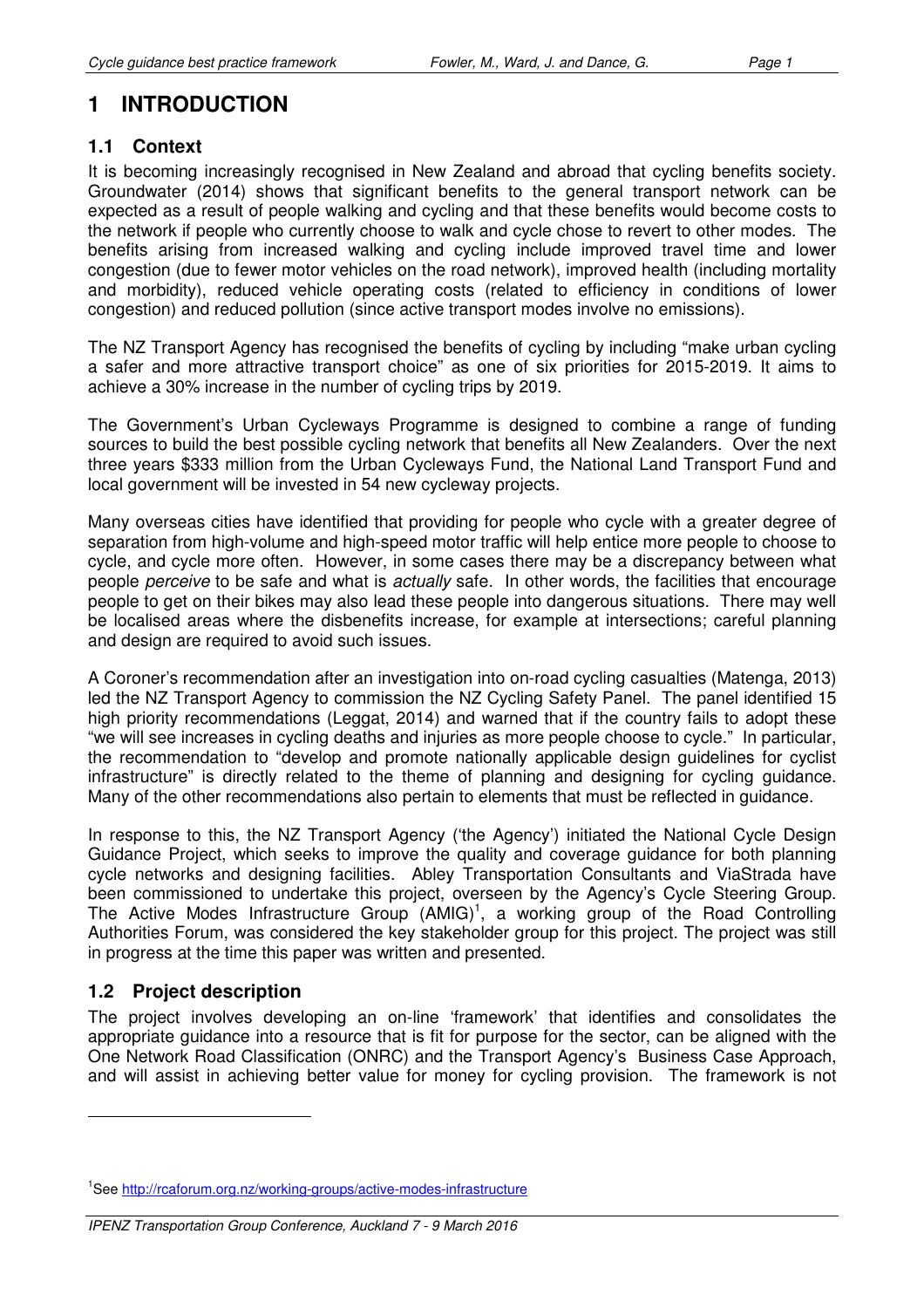intended solely for 'cycle-specific' projects, and it will add value to planning and design of general transport projects. The framework will also alert users involved in cycle-specific projects to consider the wider transport planning and design context.

## **2 PROJECT DEVELOPMENT**



\* May vary according to locality

#### **Figure 1: Flow chart showing simplified<sup>2</sup> process to determine gaps**

Figure 1 indicates the process that has been followed. This includes two distinct stages:

**Stage 1** involved identifying the important elements relating to planning and designing for cycling that should be included in the framework, and how well the guidance currently available provides for these elements.

The Cycle Network and Route Planning Guide (CNRPG) (LTSA, 2004) formed the backbone of the investigations with respect to planning. It also informed the design investigations as it outlines the types of provisions available for cycle networks, which must therefore be covered in design guidance. The Manual of Traffic Signs and Markings (MOTSAM) (NZTA, 2010a-b), Austroads guidance, and the historic NZ Supplement to Austroads Part 14 (Transit, 2008), were the major New Zealand guidance sources reviewed. The project team reviewed current NZ guidance with respects to research (both from NZ and overseas) and international guidance.

 $\overline{a}$ 

<sup>&</sup>lt;sup>2</sup> This process is termed 'simplified' because it does not reflect the fact that some gaps cannot be completely addressed through changes to guidance. Some gaps involve legal aspects require rule / law changes.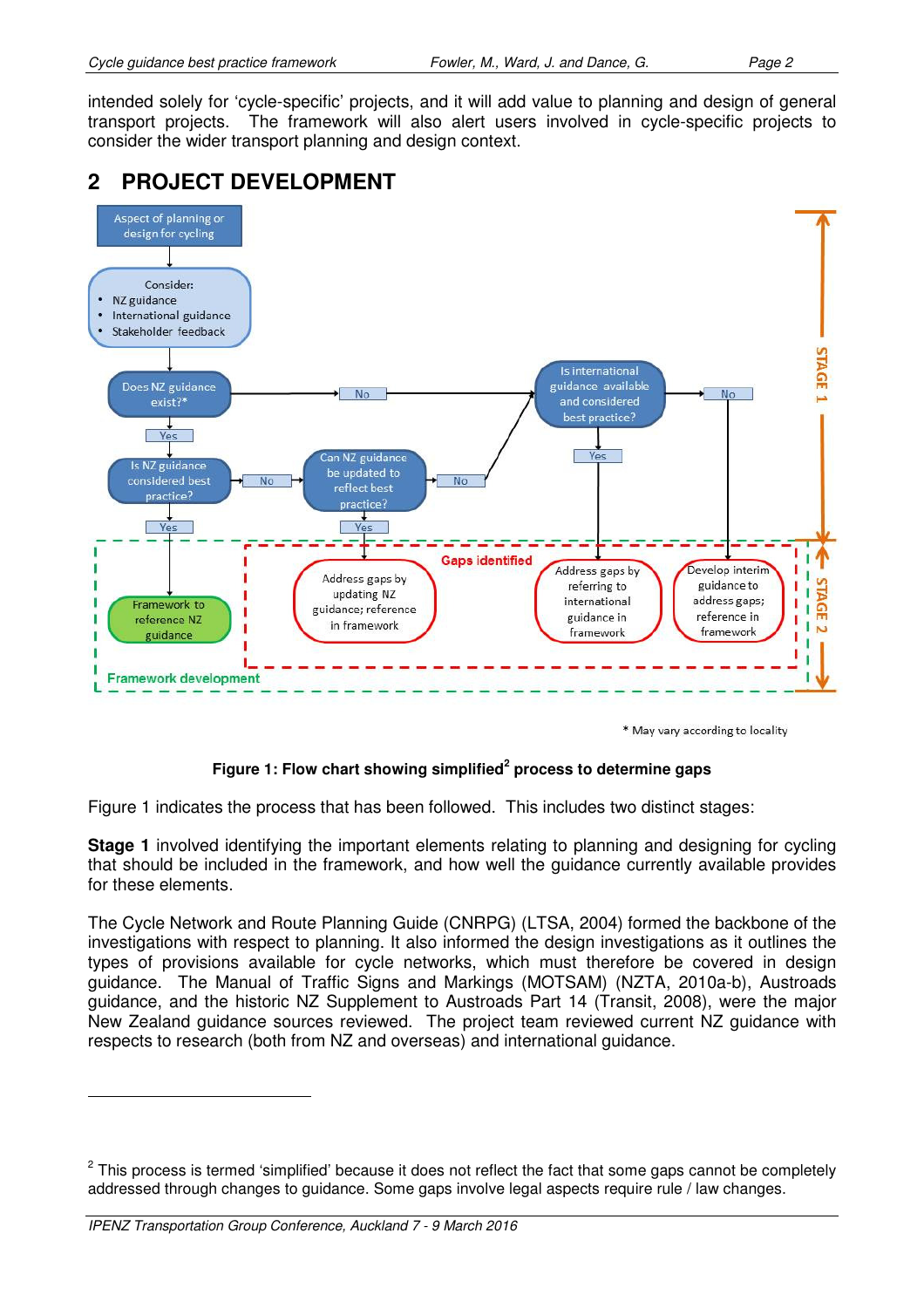In parallel to this review, the project team also sought initial feedback from technical stakeholders regarding the strengths and weaknesses of current guidance, current issues encountered in the planning and design for cycling, and the intended purpose and content of the framework. In total, 160 responses were received. The respondents were primarily from the consulting sector (46%), then local government (39%) and central government (13%).

The key messages obtained from the stakeholder survey were:

- The framework will add value to the industry: the majority of respondents (80%) stated that the potential framework would capture the subjects that would be of value to their organisation. The remaining 20% either offered suggestions on how to improve it or sought clarification on the content.
- In terms of planning, there is need for more guidance to assess demand for cycling and integrate provision for a cycle network within wider transport policy. 'Insufficient or inadequate guidance on how to assess demand for the network' and 'insufficient or inadequate wider transport policy to support development of a cycle network' were the two most commonly raised planning issues.
- In terms of design, 'road space allocation' was the most commonly raised issue and 'insufficient or inadequate guidance on intersections' was second.
- Comments showed that there is a need for more guidance on designing protected cycleways in particular.
- Only a small proportion of respondents stated that there was guidance that they disregarded because it wasn't considered best practice.
- Respondents suggested that whatever form the framework takes it needs to be simple to use, flexible, not be too restrictive, not exclude engineering judgement and not inhibit innovation.

Informed by the guidance review and stakeholder feedback, the project team identified the various gaps, each of which was assigned one of five possible classifications:

- 1. No or minimal quidance exists this particular aspect of planning or design for cycling is not covered in current NZ guidance.
- 2. Lack of clarity quidance exists but is ambiguous, vague, or poorly presented and may be difficult for users to correctly interpret.
- 3. Inconsistency multiple sources of guidance exist and contradict each other.
- 4. Not considered best practice NZ guidance (note this includes Austroads guidance where it is not superseded by NZ-specific guidance) is not consistent with what is considered best practice.
- 5. Overly onerous requirement it takes too much effort to follow the guidance, or doing so results in excessive designs that exceed the requirements.

In addition, it was identified for each gap:

- Whether further research is required;
- Whether approved trials are required;
- Whether legislative changes are required (note that this is not included in Figure 1, hence why it is termed 'simplified'):
- Whether the gap can be classified as a '*quick win*' i.e. it can be easily addressed within a suitable timeframe, without requiring legislative changes and is unlikely to be controversial within the industry or in the public sphere.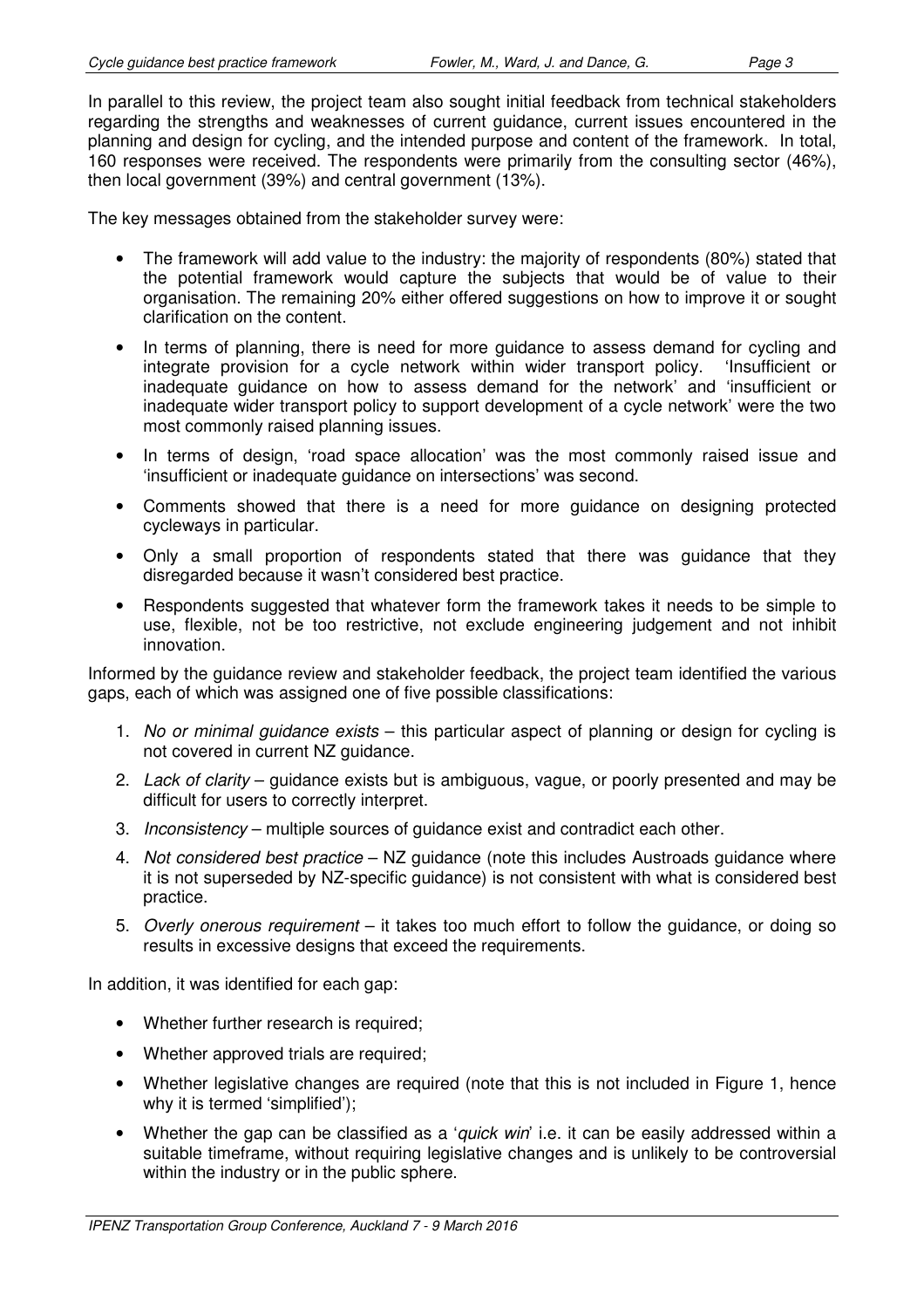The project team issued their findings, in the form of a draft Stage 1 report (Ward *et al*, 2015), for review by technical stakeholders. The revised report was made available to the stakeholders and 17 further responses were received and incorporated into the gap evaluation.

Overall, 68 gaps were identified, of which 50 were termed quick wins. Figure 2 shows the gap types for the 50 quick wins and whether they were related to the planning stage or design of midblock sections, intersections or crossings.



**Figure 2: Gap types for Quick Wins** 

**Stage 2**, which is still underway at the time of writing this paper, consists of two components:

- 1. Addressing 43 selected quick wins, plus 2 additional gaps relating to protected cycleway design, and incorporating these into existing guidance where possible:
	- a. With appropriate sign-off / review as necessary
	- b. Some gaps cannot be accommodated within existing guidance, and will be introduced as interim guidance notes.
- 2. Developing the on-line framework:
	- a. Technical aspects (web page design etc)
	- b. Linking the relevant guidance
	- c. Developing methods of guiding users through the relevant planning and design processes, or helping them access specific content directly
	- d. Sourcing case studies and up-to-date information on trials that are currently underway
	- e. Testing the framework on users, and refining it according to results / feedback

## **3 ON-LINE FRAMEWORK**

### **3.1 Intent and structure**

The online framework is intended to be more than just a design manual available online, such as the Irish Cycle Design Manual (NTA, 2011), for example. The framework will be a portal for the sector to use as their 'go-to' source that links all relevant and appropriate guidance. Currently, relevant guidance is provided through numerous documents, with limited linking between sources, and, as discussed in Section 2, the current guidance sources are not always consistent or even best practice. As mentioned earlier, the framework is not intended solely for 'cycle-specific' projects, but will also add value to planning and design of general transport projects. Conversely, the framework will alert users involved in cycle-specific projects to consider the wider transport planning and design context.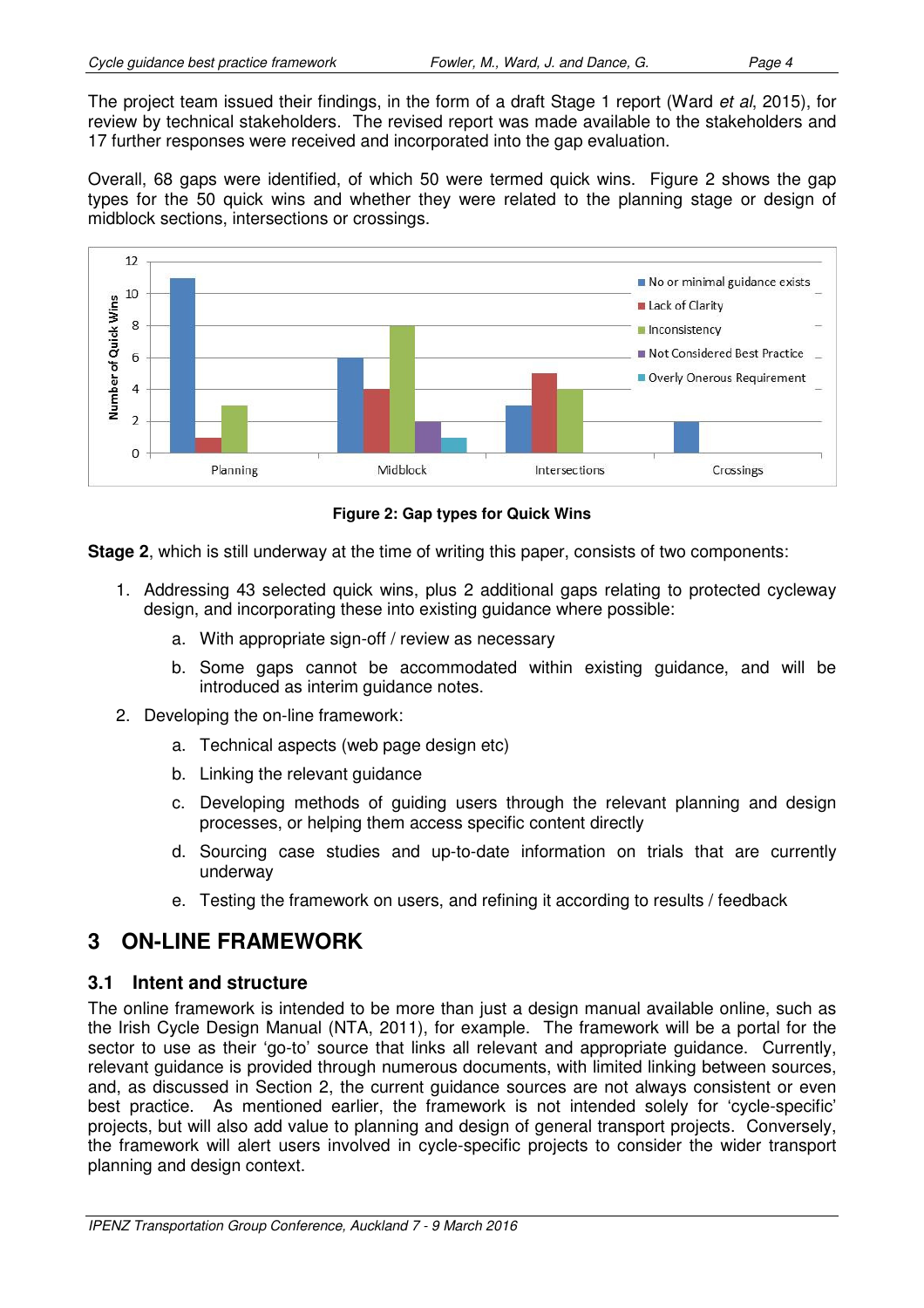The site map (to third-level headings) of the framework is shown in Figure 3.

|  | Cycle network design framework                                         |
|--|------------------------------------------------------------------------|
|  | $\blacktriangleright$ $\blacksquare$ Planning a cycle network or route |
|  | $\blacktriangledown$ $\blacktriangleright$ Designing a cycle facility  |
|  | $\blacktriangleright$ $\blacksquare$ Concept and scheme design         |
|  | $\blacktriangleright$ $\parallel$ $\parallel$ Midblock facilities      |
|  | $\blacktriangleright$ $\blacksquare$ Intersections and crossings       |
|  | $\parallel$ $\parallel$ Peer review and road safety audit              |
|  | <b>E</b> Detailed design                                               |
|  | $\blacksquare$ Supporting infrastructure                               |
|  | Planning or designing a transport project                              |
|  | $\mathbb{H}$ Evaluating and monitoring                                 |
|  | <b>Trials underway</b>                                                 |
|  | Case studies lessons learnt                                            |
|  |                                                                        |

**Figure 3: Site Map** 

The framework steps users through the planning and design process, with the option of being able to go directly to the relevant section if they know specifically what they require.

Overall, the framework will provide the essential ingredients of good planning and design but also encourage innovation and sharing of professional experiences.

#### **3.2 Content**

The development of the Traffic Control Devices (TCD) Manual Parts 4 (intersections) and 5 (between intersections) were underway at the time of this project. These documents will replace the MOTSAM Part 1 (signs) and 2 (markings). Given that these projects were running in parallel, it was possible to update guidance that had been transferred from MOTSAM into the relevant parts of the TCD Manual. It should also be noted that the TCD Manual and the framework content will contain the relevant content from the NZ Supplement to Austroads Part 14 (Transit NZ, 2008), meaning this document will no longer be required.

The framework links to the following guidance, context and procedural documents, some of which have been updated as part of the quick wins process:

#### **Existing content (unmodified):**

- Transport Agency:
	- Road Safety Audit Procedures
	- One Network Road Classification (ONRC)
	- Business Case Approach
	- Pedestrian Planning and Design Guide
- Local Authority design guidance, e.g. CCC Major Cycleway Design Guide
- Austroads guides and tools (e.g. pedestrian crossing selection)
- International guides such as NACTO Bike Design Guide.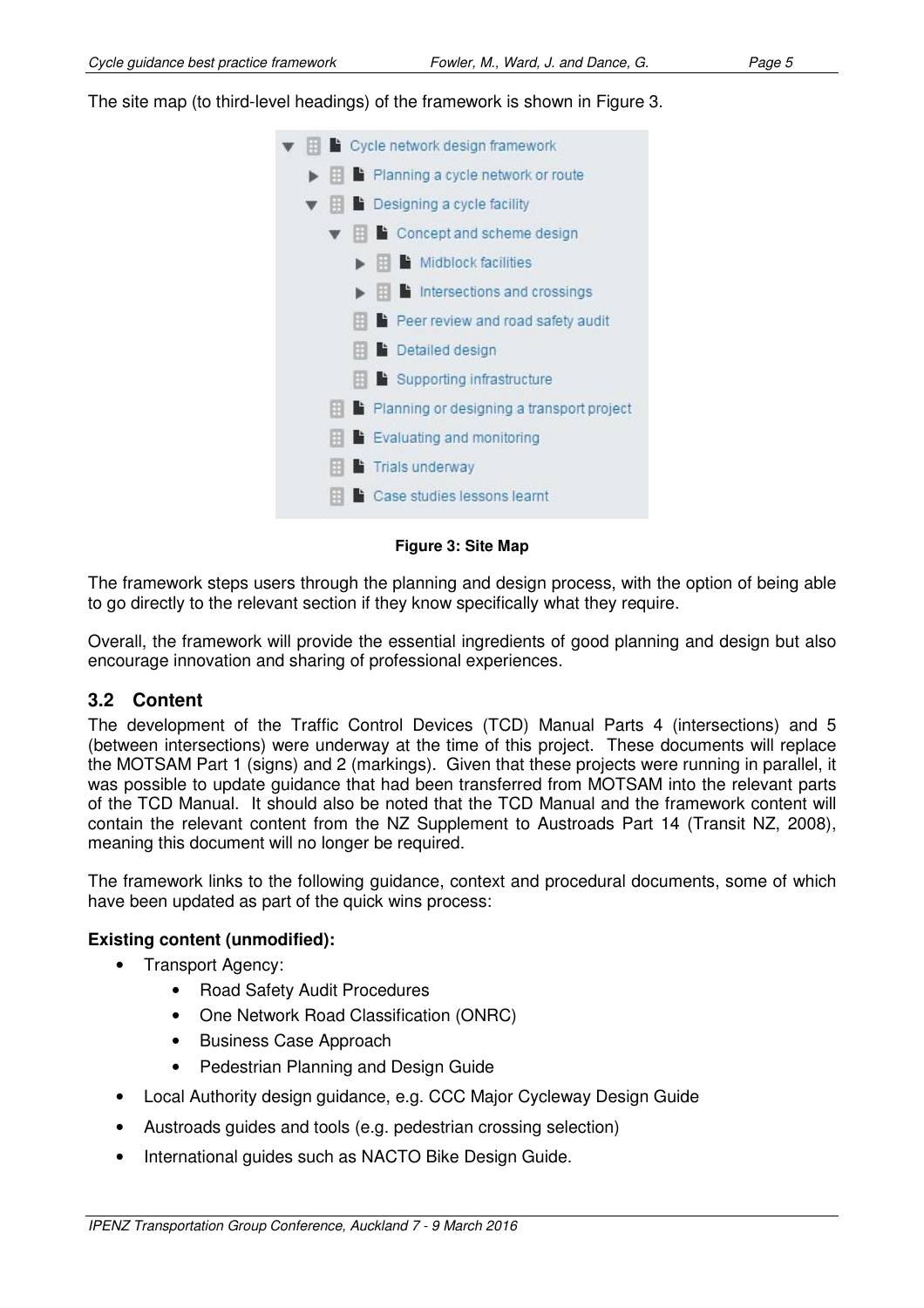### **Updated content:**

- Revised CNRPG
- Traffic Control Devices (TCD) Manual content

#### **New content developed for framework:**

- Interim guidance notes (e.g. design of protected cycleways at driveways)
- Compilation of case studies

The inclusion of case studies within the framework will be an important contribution to the learning needs of the sector. Practitioners will be strongly encouraged to share case studies for the benefit of others in the industry. The framework will also provide updates on the status of any relevant trials (e.g. sharrows) and research currently underway.

The framework website will need to be well maintained to ensure that the information is current. There is potential to extend the website functionalities to include aspects such as self-assessment check sheets in the future.

# **4 SOME INTERESTING QUICK WINS**

### **4.1 A new approach to classifying people who cycle**

The framework incorporates a new way of describing different groups of people who cycle. To best understand this it helps to first consider the approach taken by the current guidance:

#### **4.1.1 Current guidance**

The current CNRPG discusses various principles of cycle planning, including defining 'types of cyclists' according to three broad skill levels: child / novice, beginner and experienced. These levels are based on peoples' level of training or experience with respect to cycling in a traditional road environment i.e. where cycle lanes or, in some locations, off-road paths shared with pedestrians may be provided but these generally do not cover the entire length of most people's cycle trip and so most people who currently cycle must also be prepared to cycle in general traffic lanes for at least part of their journey. Improving cyclist skills through training may increase cycling numbers somewhat, but it has been identified that many people still consider themselves to be competent enough to use cycle lanes whilst remaining unwilling to actually do so (Dill and McNeil, 2012).

The current CNRPG subsequently presents five cycling trip types: neighbourhood, commuting, sports, recreation and touring. The CNRPG also recognises that depending on the wider context (traffic environment, alternative route provisions etc.) different types of infrastructure will be more or less appealing to different types of people who cycle.

Another important principle presented in the current CNRPG is the five main requirements for cycling: safety, comfort, directness, coherence and attractiveness. The current CNRPG applies these to all types of cyclist, but makes no distinction between the level of importance that different types of cyclist may place on a certain number of the factors. The fact that some people remain unwilling to cycle because they perceive it to be unsafe illustrates that people perceive safety and risk differently. The relative importance of the other criteria also differs – e.g. some people may be more willing to accept a less direct cycling route if they perceive it to be safer to travel on.

### **4.1.2 A new approach**

The preceding discussion suggests that it would be advantageous to not only classify people according to their level of skill, but to also consider their willingness to cycle or risk tolerance. This can then be used to define the intended 'target audience' for a particular route or network, and thus determine the appropriate style of provision required to attract these people.

The typology developed by Geller (2009) is a useful example because it focusses on people's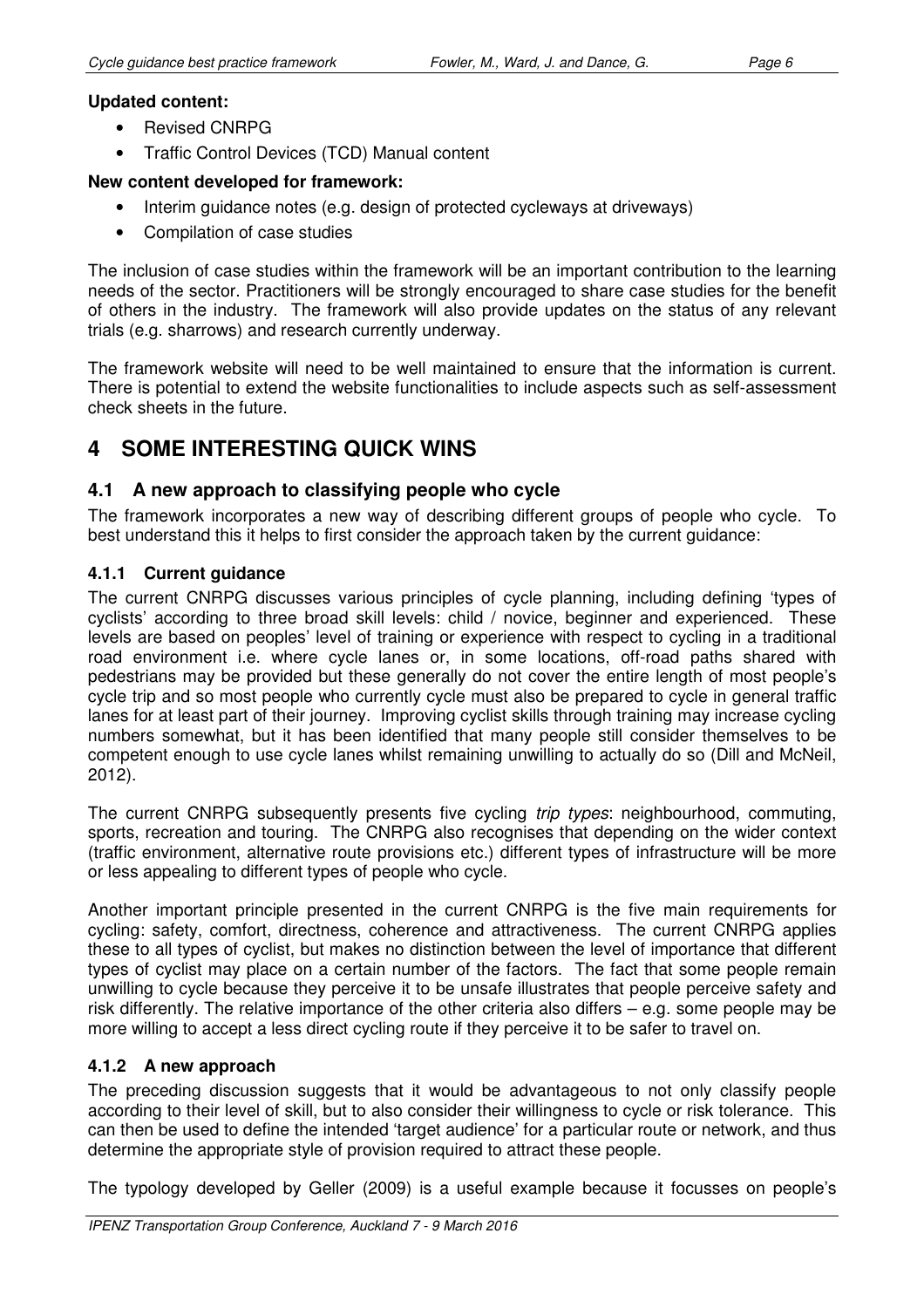willingness to cycle for transportation as a function of perceived safety of varying cycling conditions. Geller's typology is not fool-proof and it is not the only possible classification that can be used. Geller's typology will be presented in the revised CNRPG as one possible classification of people who cycle that is useful in determining a target audience and enables use of a consistent terminology throughout the guidance. Planners and designers will be free to adopt or develop a different typology. For example, the cyclist types and trip types used in the current CNRPG or the typology developed by Pettit and Dodge (2014) for Wellington City. The key point, whatever the typology used, is to identify the intended target audience of people who will be cycling on the route or network.

Geller's method, unlike most traditional methods which focus on people who currently cycle, is based on an entire population (e.g. the inhabitants of a particular city) i.e. it includes people who don't currently choose to cycle. Geller divides the general population into four types of people who cycle (or don't) for transportation (the authors assume that this concept can extend to other trip purposes). An adaptation of Geller's typology, which uses the proportions determined by Dill and McNeil (2012) is given in Figure 4.



#### **Figure 4: adaptation of Geller (2009) classification of transportation cyclists, based on values from Dill and McNeil (2012)**

Note that, whilst Geller's original chart has defined boundaries between the four categories, Figure 4 uses gradual transitions between the colours of the different categories to reflect the fact that boundaries are not necessarily fixed; the model should be seen as a way of drawing lines to define groups within a continuum. Proportions might vary according to local culture and other demographic factors. An individual may change over time, through training or experience. Alternatively, an individual having or hearing about a bad cycling experience may become more risk-averse (i.e. move rightwards on the chart).

The four types of people identified in Figure 4 are described as follows:

**Strong and fearless** people will choose to cycle regardless of the road and traffic conditions. They have usually learnt by long experience how best to interact with traffic and have a low level of risk-aversion.

**Enthused and confident** people require some space on the roadway when roads are busy, either informally (e.g. wide kerbside lanes) or formally (e.g. painted cycle lanes) to choose to cycle. They place a high importance on directness and will therefore not generally divert far to choose a more attractive route such as an off-road path. This is the group that most encompasses the traditional "cyclist" stereotype and the people who currently cycle on cycle networks that provide little physical separation from motor traffic. This may be a reasonable target audience for some routes or networks.

**Interested but concerned** people are, in principle, willing to cycle but wary of doing so in certain circumstances. According to Dill and McNeil (2012) a large majority in this group consider that they know how to cycle in traffic, yet these people often do not feel comfortable doing so. Some (Dill (2012) suggests about 40%) may be comfortable using on-road cycle lanes but in general they prefer not to interact with motor traffic, apart from on roads with lower traffic volumes and speeds. They prefer full separation from motor vehicles if travelling along busier roads and grade separation or traffic signals for crossing them. If it is desired to increase cycling numbers, this would be the most appropriate target audience to focus on. As this group includes a large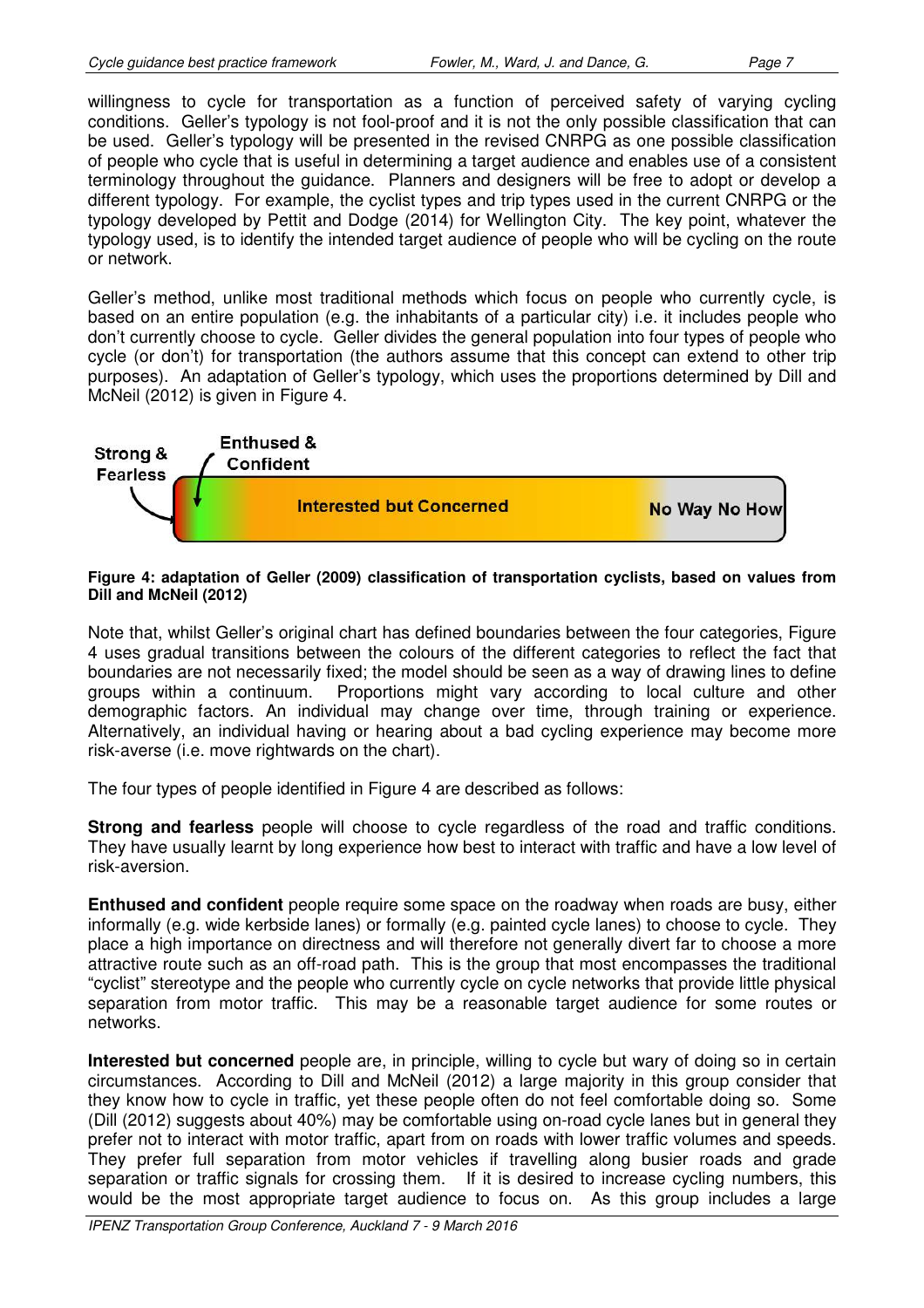proportion of the general population and covers a range of people, it may be suitable to focus on a subset of the interested but concerned group.

**No way, no how** people won't choose to cycle for transport, regardless of infrastructure type, the road environment, or training provided. This choice could be due to practical constraints (such as long distances, luggage or passengers), physical limitations, or simply a personal dislike of cycling that cannot be influenced. Understanding the opinions of people classed as 'no way no how' is important when planning for cycling. Whilst they will not personally cycle for transport they are more likely to interact well with cyclists on the network and be more supportive of cycling projects if they think that cycling can benefit the community and has a valid place on the transport network.

### **4.2 New lexicon for midblock facility types**

Planning cycle routes involves considering the most appropriate facility for a given situation. Whilst intersections are critical in terms of safety, the majority of cycling infrastructure is provided between intersections. Thus the CNRPG defines the appropriate types of midblock infrastructure for different cycling target audiences. The new shift towards attracting greater cycling volumes requires new guidance around the facilities suitable for less confident cyclists. Therefore, new facility types have been added to the planning and design guidance, in particular, protected cycleways and neighbourhood greenways. These are included in the updated CNRPG midblock facility type diagram, presented in Figure 5. Note that a detailed explanation of the terminology adopted cannot be provided in this paper. While the meanings of most terms used are obvious, some nuances have been adopted to account for the grey-areas between certain facilities.



### Increasing degree of separation from other users

#### **Figure 5: Draft midblock cycling facility type diagram for revised CNRPG**

Figure 5 shows the various facilities according to their degree of separation from other modes. The leftmost facilities (shared roadway) involve no separation between people cycling and motor traffic. Moving towards the right involves increasing separation (i.e. defined spaces for cyclists via sealed shoulders or painted cycle lanes) and then separation via physical elements. Shared paths and trails have a high degree of separation from motor traffic but still require cyclists to share facilities with pedestrians. Cycle-only paths (which are defined as being not directly adjacent to the road, as opposed to protected cycleways which are adjacent to the roadway) involve the highest degree of separation from other modes.

The layout of Figure 5 does not directly correspond to appropriateness for a specific target audience. As has been discussed in section 4.1, even people identified as interested but concerned will be comfortable cycling in some forms of shared roadway where traffic volumes and speed are lower. Also, some people in the *interested but concerned* group will be comfortable cycling in standard cycle lanes.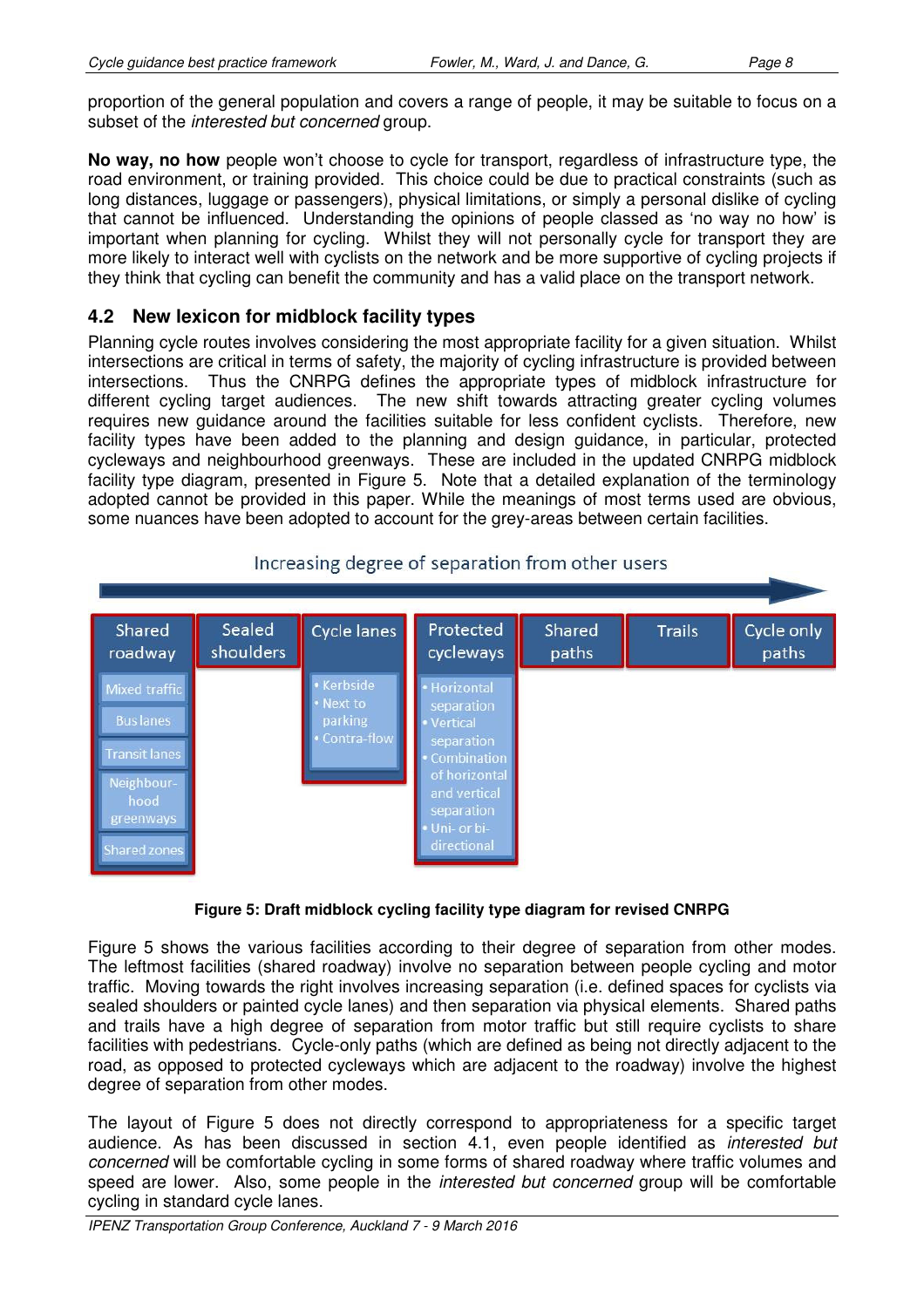The CNRPG, the relevant Traffic Control Devices Manual parts and the framework in general will provide guidance on the design of neighbourhood greenways and protected cycleways through reference to existing national and international guidance and interim guidance notes (see below).

### **4.3 Interim Guidance on protected cycleway selection**

#### **4.3.1 Scope of interim guidance**

An interim guidance note with a spreadsheet-based tool has been developed to partially address the identified need for a better method of comparing various protected cycleway options along a corridor. The tool has been developed based on professional judgement by experienced practitioners; the intention is that it will be provided as interim guidance until a full protected cycleway deign guide is developed in the future. It is expected that the tool and the underlying best practice guidance will be improved once more protected cycleways have been constructed and evaluated in New Zealand.

The tool compares two facility type options:

- 1. Uni-directional protected cycleway. Here it is assumed that cyclists travel in the same direction (with flow) as adjacent motor traffic (i.e. this does not include contraflow unidirectional facilities). A pair of uni-directional cycleways (i.e. one on each side of the road) can be evaluated, with specific inputs for each side.
- 2. Bi-directional protected cycleway. On these facilities some cyclists will be travelling in the same direction as adjacent motor traffic but others will be travelling in the contraflow direction. Cycling in the contraflow direction has been identified as significantly more dangerous than cycling in the same direction as adjacent traffic at side streets with priority control (i.e. give way or stop) (Foran, 2003).

#### **4.3.2 Factors contributing to risks**

Relative risks have been defined for different conflict scenarios which are based on the type of conflict location, cycling direction (with-flow or contraflow), vehicle type (light or heavy) and parking occupancy alongside the cycleway (if applicable). The scenario of a residential driveway with cycling in the same direction as adjacent traffic and no on-street parking has been taken as the base case to which all other scenarios are referenced.

The conflict locations assessed in the tool are: residential driveways, non-residential driveways, side streets / priority intersections and signalised intersections. Users are required to enter relevant traffic volumes.

Parked cars between cycleways and general traffic restrict intervisibility between cyclists and motorists turning from the road across the cycleway which increases the risk of conflict; therefore a higher risk has been applied for scenarios with adjacent parking. Note that the risk factors have been developed assuming that on-street parking provision complies with the recommended minimum setbacks from driveways which will be specified in the framework.

The consequences of crashes involving heavy vehicles and cyclists are much more severe, therefore the risk factors for scenarios involving heavy vehicles are higher than for the corresponding scenarios involving light vehicles. However, the effects of with-flow versus contraflow cycling and parking occupancy are different for heavy vehicles compared with light vehicles, due to the different physical characteristics of the vehicles. Truck drivers turning left into a driveway are physically restricted by the truck from seeing adjacent cyclists travelling in the same (i.e. with-flow) direction. However, truck drivers can generally see over parked vehicles so the presence of parking does not play as great a role for heavy vehicle conflict scenarios as it does for light vehicle scenarios.

### **4.3.3 Inclusion of safety in numbers effect**

As the volume of cyclists on a cycleway increases, the crash rate per cyclist decreases (Turner *et*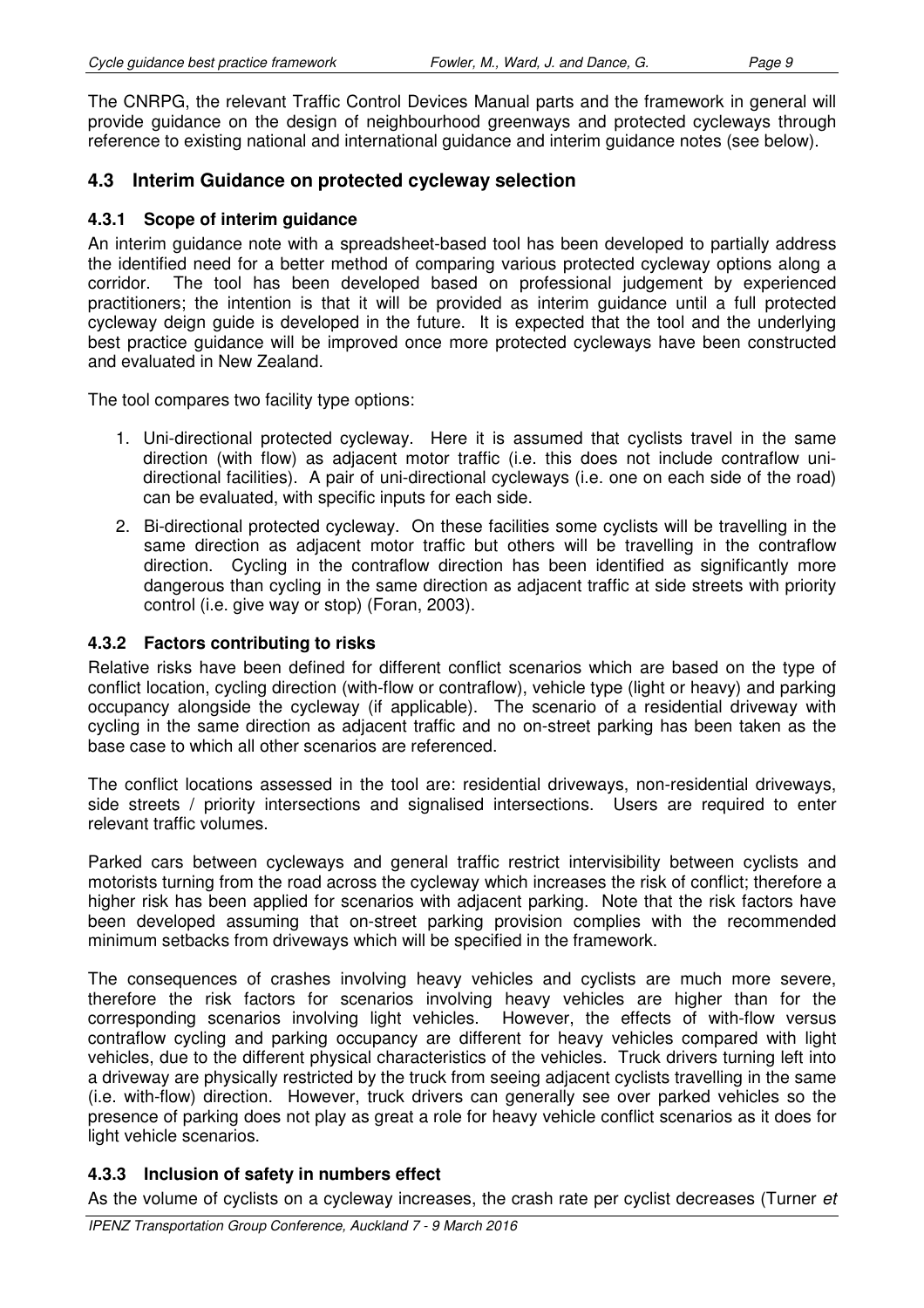al, 2006). Motorists who see cyclists more often will be more aware of them and more likely to pay more attention. Similarly, an increase in motor vehicle volume will also reduce the likelihood of a crash per vehicle because cyclists will be more aware of the presence of motorists at locations with high vehicle volumes. An exponential formula has been used to include this safety in numbers effect, based on Turner et al (2009); the tool assumes that an increase in cyclist numbers has a greater safety in numbers effect than an increase in motor vehicle numbers.

The safety in numbers effect is applied at each conflict location (i.e. each driveway, accessway or intersection) separately, according to the localised user volumes. Next, the risks of each individual location are summed to give an overall facility risk score.

### **4.3.4 Tool output and application**

The tool presents the risk rating for each individual conflict location along a route. A summary table identifies the contributions of the various conflict types along a route to the overall route rating and indicates which option is considered safer, and by what proportion.

The tool is intended to serve as one input towards choosing a facility design. Of course, there will be other factors to consider beyond those considered in the tool, including how a particular section connects to the greater route at each end and the physical constraints of accommodating the cycleways within the existing corridor.

Users should be aware that the lack of empirical data relating to the safety of protected cycleways means that many of the factors used in the model have been determined by professional judgement and there is limited scope to validate the tool. Current models (see for example Turner et al, 2006 and Turner et al, 2009) focus on on-road cycling environments which differ from protected cycleways in terms of relative position to moving traffic and parked cars, visibility, directional flow and user familiarity. The current models also involve a high degree of aggregation. For example, they consider entire midblock sections without considering the number and type of driveways. Until more protected cycleways are built in New Zealand and evaluated, there is little information available to accurately validate the tool in the local context. In the meantime, it is anticipated that this interim guidance tool will provide practitioners with a useful basis of evaluation.

# **5 CONCLUSIONS**

The benefits of cycling are becoming increasingly acknowledged, both by people wanting to cycle more and authorities wanting to provide for and encourage more cycling. The 'target audience' for cycling is broadening. However, to improve both perceived and actual safety for people who cycle, our guidance needs to be updated to better reflect the characteristics and needs of this new, broader target audience, including new types of facility that may be more appropriate and appealing for them. Providing for cycling requires consideration from the earliest planning stages, integration with the wider transport context, and careful consideration of certain design aspects that may seem small but can have great consequences on a project's success. The industry recognises this and has identified a need for more and improved guidance.

Current guidance with respect to planning and designing is contained in a variety of different sources which are not all linked and do not necessarily reflect accepted best practice. In some cases different sources of guidance contradict each other. Practitioners can be forgiven for not always knowing where to seek guidance from, or what source to choose. Therefore, rather than simply updating existing documents, a more efficacious approach is proposed; an on-line framework that links the appropriate guidance and offers the possibility of guiding users through the stages relevant to planning and designing for cycling.

The framework will also provide the opportunity for more sharing of information within the industry; practitioners will be encouraged to share case studies of projects that have been successful (or otherwise, where lessons have been learnt). It will also serve as a platform for providing up-todate information on the status of current trials and research relevant to the industry.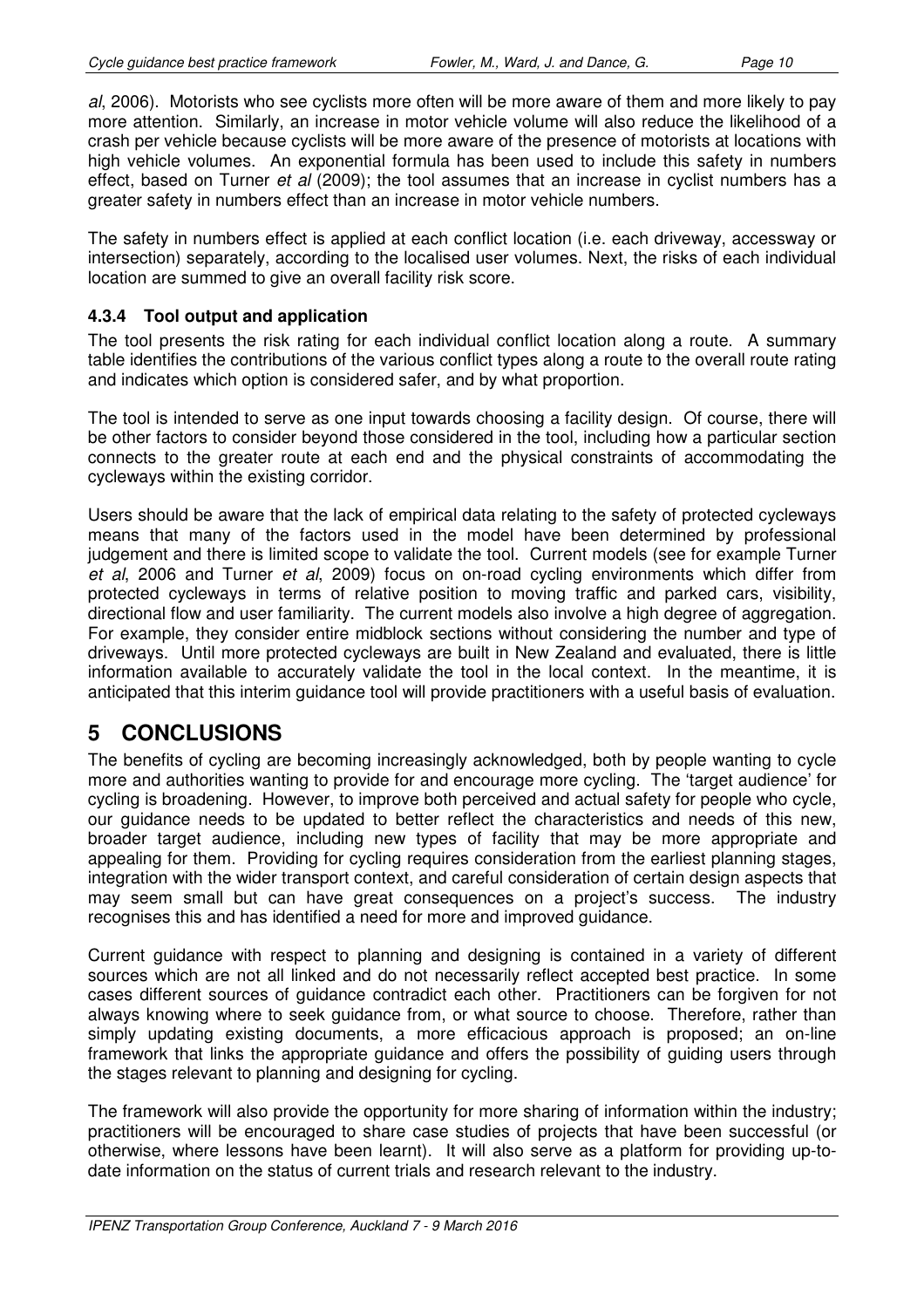DILL, J. (2012) Categorising Cyclists: What do we know? Insights from Portland, OR. Velo-City Global 2012 Conference. Vancouver, British Colombia. 26 June 2012

DILL, J. and MCNEIL, N. (2012) Four Types of Cyclists? Testing a Typology to Better Understand Bicycling Behavior and Potential. Working paper. Portland State University.

FORAN, S (2003) The Galway Community Forum Rejects the use of Roadside Cycle Tracks in Galway City. Galway City, Ireland. Available: http://www.oocities.org/galwaycyclist/cycletrack.html

GELLER, R (2009) Four Types of Cyclists. Portland Office of Transportation, Portland, OR, USA.

GROUNDWATER, C. (2014) Valuing Citywide Walking and Cycling. 2Walk and Cycle Conference, Nelson.

LEGGAT, R., et al. (2014) Safer Journeys for People Who Cycle - Cycling Safety Panel Final Report and Recommendations. Cycling Safety Panel. New Zealand

LTSA (Land Transport Safety Authority) (2004) Cycle Network and Route Planning Guide. Land Transport Safety Authority. Wellington, New Zealand.

MATENGA, G. (2013) Cycling Safety in New Zealand: A Coronial Review. Coronial Services of New Zealand.

NTA (NATIONAL TRANSPORT AUTHORITY) (2011) National Cycle Manual. Ireland. Available: https://www.cyclemanual.ie/

NZTA (New Zealand Transport Agency) (2010a) Manual of traffic signs and markings: Part 1: Traffic signs, Transit New Zealand and Land Transport Safety Authority, Wellington, New Zealand.

NZTA (New Zealand Transport Agency) (2010b) Manual of traffic signs and markings: Part 2: Road markings, Transit New Zealand and Land Transport Safety Authority, Wellington, New Zealand.

NZTA (New Zealand Transport Agency) (2015a) Traffic Control Devices Manual: Part 4: Traffic Control Devices for General Use at Intersections. Wellington, New Zealand.

NZTA (New Zealand Transport Agency) (2015b) Traffic Control Devices Manual: Part 5: Traffic Control Devices for General Use Between Intersections. Wellington, New Zealand.

PETTIT, T and DODGE, N (2014). Cycling demand analysis. Wellington, Wellington City Council.

TRANSIT NZ (2008) New Zealand Supplement to the Austroads Guide to Traffic Engineering Practice Part 14: Bicycles. New Zealand. Available: viastrada.nz/pub/nz-supplement

TURNER, S.A., ROOSENBURG, A.P., and FRANCIS, T. (2006) Predicting accident rates for cyclists and pedestrians. Land Transport New Zealand Research Report 289

TURNER, S.A., ROOSENBURG, A.P., and BINDER, S.I. (2009) Cycle safety: reducing the crash risk. NZ Transport Agency Research Report 389

WARD, J., WILKE, A., HEAD, A., FOWLER, M., GROUNDWATER, C., and SOUTHY-JENSEN, B. (2015) National Cycle Network Design Guidance Stage 1 Report – Best Practice Review. New Zealand Transport Agency. Available: http://www.nzta.govt.nz/assets/Walking-Cycling-and-Public-Transport/docs/national-cycle-network-design-guidance-stage-1-report-best-practice-review.pdf